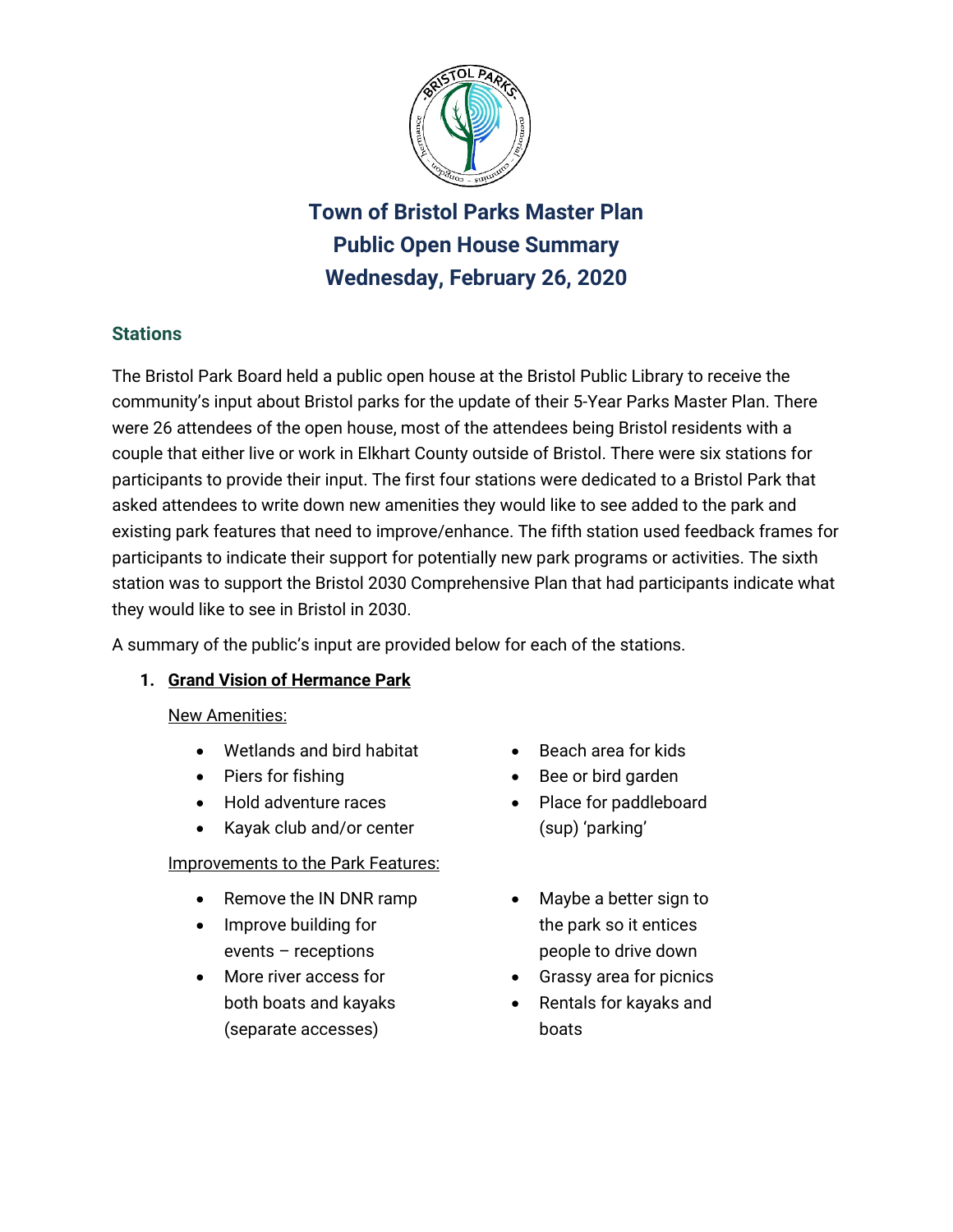#### **2. Grand Vision of Cummins Park**

#### New Amenities:

- New kid's climbing equipment
- Movie in the Park
- Tennis league
- Convertible courts for multiple sports

## Improvements to the Park Features:

- More handicap accessible picnic tables and equipment
- More bike type exercise equipment
- Fitness in the park (yoga, cardio drumming, pilates)

## **3. Grand Vision of Memorial Park**

#### New Amenities:

- Art shows
- Flea market, craft fairs
- Decorate Main Street for Holidays

Improvements to the Park Features:

- Buy the lot next to the park and expand the park
- Add more memorial signs to honor Bristol residents, famous or influential
- Nicer benches
- More lights
- Restrooms
- Large climbing wall
- Music on the River
- Friday night food truck
- Music on river
- Pickleball
- A lot of dead trees need down
- In-ground sprinkler system

- Fountain
- Farmer's Market
- Pretty lights at night
- Have tree lighting and decorate here for everyone to see, not at the fire station
- New sign to sit higher to be seen from entire intersection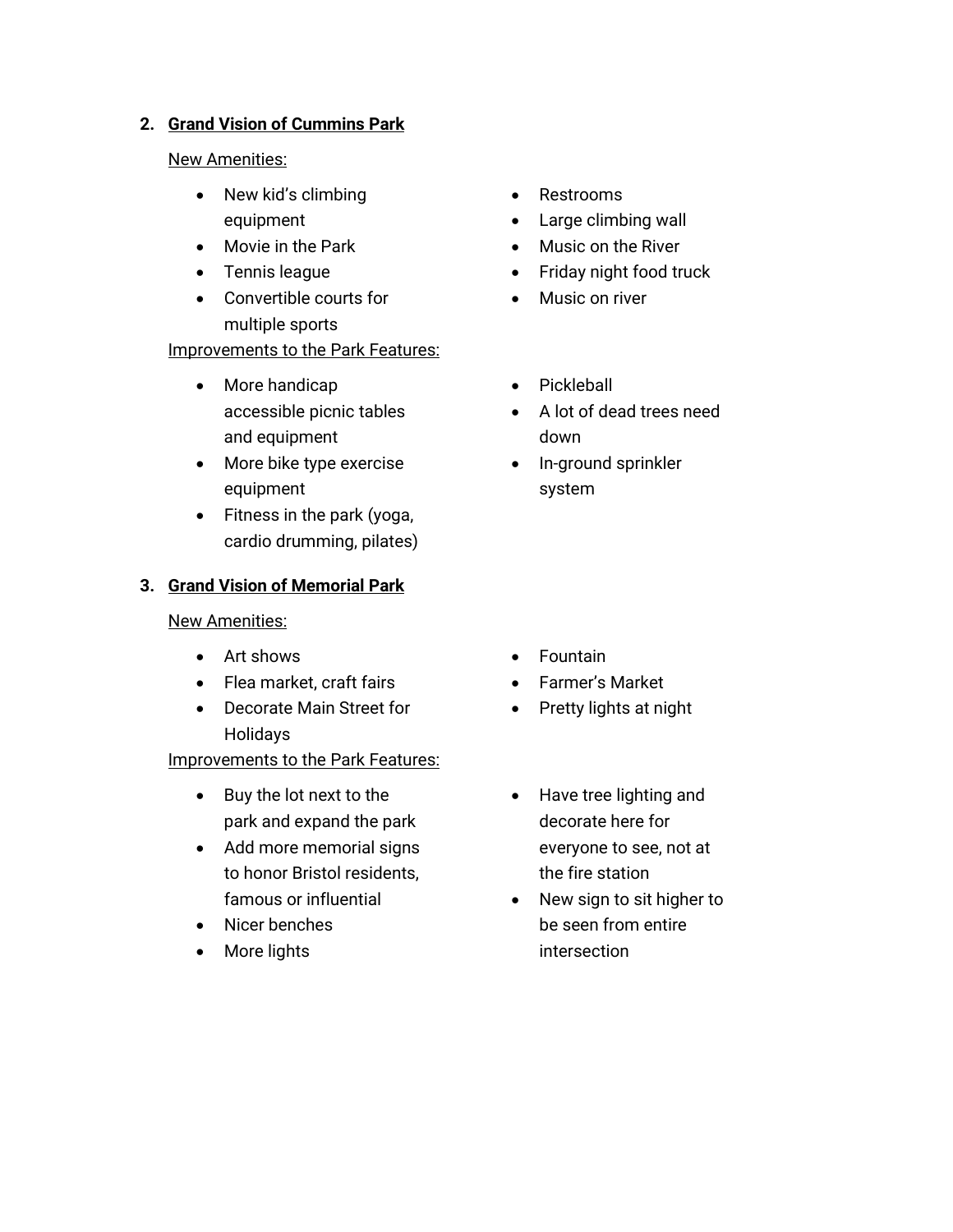#### **4. Grand Vision of Congdon Park**

New Amenities:

- Music on the river
- Movie night
- Develop the riverbank for a canoe and kayak landing
- Restrooms
- Road races/bike races
- Music on the river

Improvements to the Park Features:

- More landscaping
- Make the river more accessible and keep park woods removed
- Disc golf course
- Family fun nights
- More equipment for kids
- Stuff for teens like a skate park
- Bee or bird garden
- Food trucks
- Information boards
- Hire outside contractor to do repairs
- Summer program for children
- Better lighting
- Steps repaired

## **5. Grand Vision of Bristol Parks – Programs & Activities**

The next station asked participants to indicate their support for new Parks programs and activities by sliding small tokens into the slots provided on the feedback frames. There were 18 programs or activities provided on the feedback frames. The proposed programs and activities were identified from the Park Board members and the community's response to a public input survey question that asked what type of programs they would like to see Bristol Parks provide for the community. Participants were asked to drop one token per slot and could vote for their support for as many of the 18 programs or activities as they wished. The chart below summarizes the public's support for the new programs or activities they would like to see Bristol Parks provide. The top four programs or activities the 26 participants would like to see Bristol Parks provide were:

- Arts, crafts, and wood working classes (73%),
- Community events/festivals (65%),
- Youth and adult events-volunteer opportunities (62%), and
- Accessible riverfronts-launches and views (58%).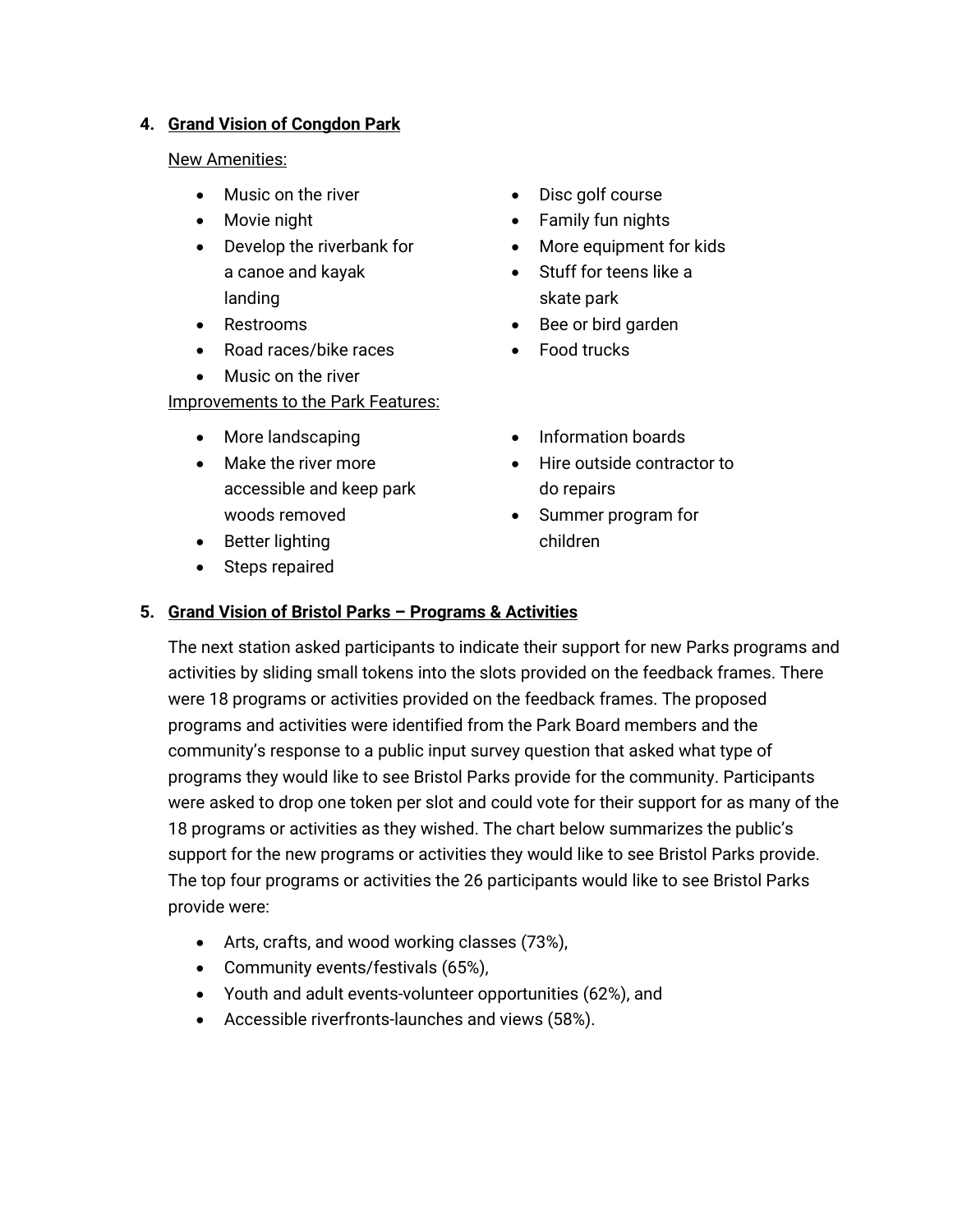

# **What is your "Grand Vision" of Bristol Parks?**

#### **Grand Vision of Bristol in 2030 – WOW/NOW**

The last station participants provided their input on was asking their grand vision of Bristol in 2030, what they would like to see in Bristol in 2030. This station supported the Bristol 2030 Comprehensive Plan. Participants were asked to write down one thing they would like to see in Bristol as the "WOW" using a blue sticky note and then wrote down what's preventing that thing from happening today as the "NOW" using an orange sticky note. For reference, below are the responses participants said were their WOWs and their corresponding NOWs.

| <b>WOW</b>                          | <b>NOW</b>                                   |
|-------------------------------------|----------------------------------------------|
| Entertainment center $-$ live shows | Money                                        |
| 2. Restaurants: good food           | Red tape                                     |
| 3. Bike trail through Town          | Funding & resistance from property<br>owners |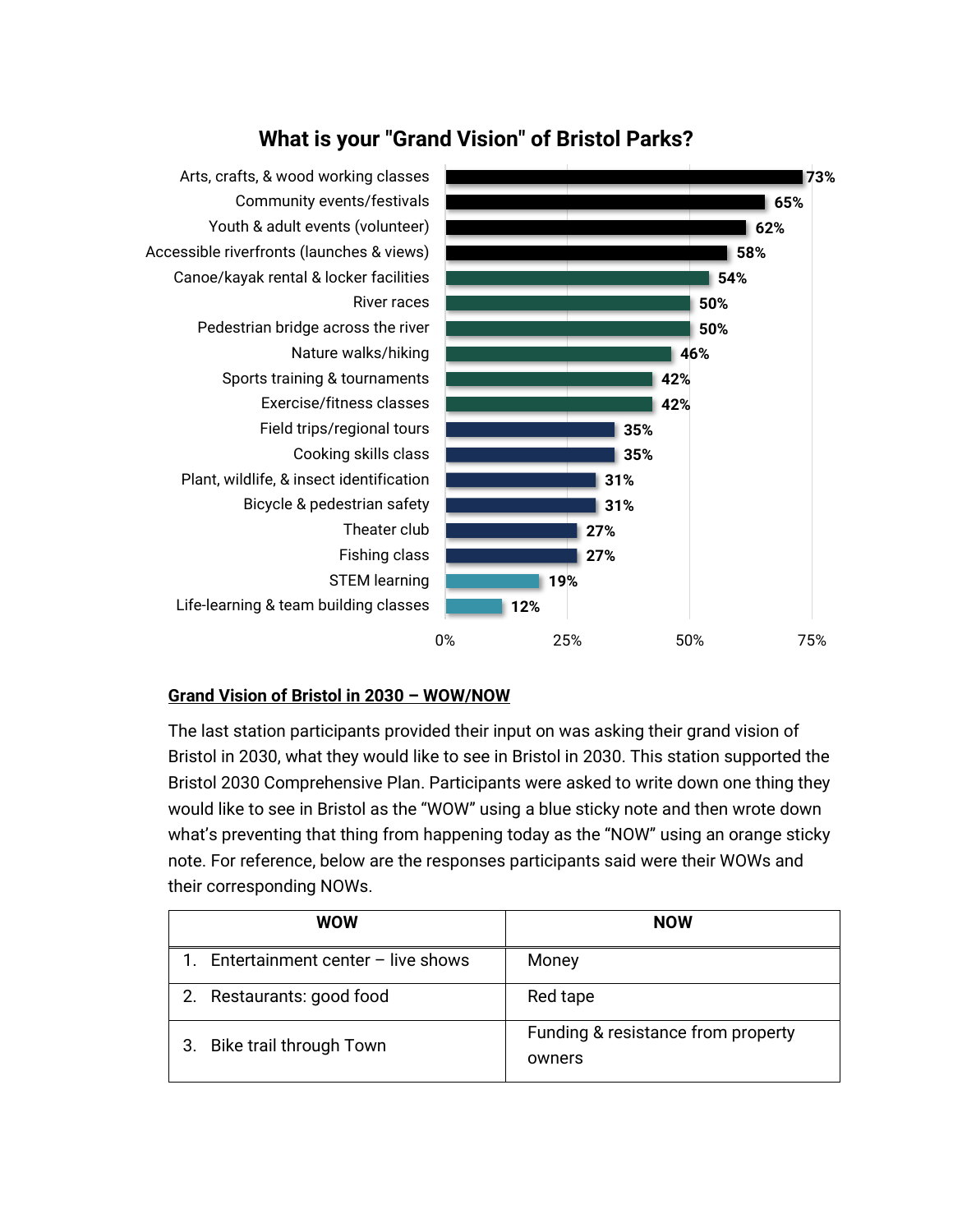| <b>WOW</b>                                                                | <b>NOW</b>                                   |
|---------------------------------------------------------------------------|----------------------------------------------|
| 4. Fix the south corner "Bump Out" at SR<br>15 & Vistula St               | INDOT unwilling to work on it                |
| 5. Food trucks @ parks                                                    | Is there a permit?                           |
| 6. Piers, dock access from river to Main<br><b>Street</b>                 | Landscape and access from Main Street        |
| 7. Restaurant (sit down, not fast food)<br>for evening                    | Demand                                       |
| 8. Coffee shop/bakery                                                     | Demand                                       |
| Update/maintain fire hydrants<br>9.                                       | Money and people power ("manpower")          |
| 10. Decorate Main Street for Holidays                                     | Money and manpower                           |
| 11. Downtown restaurant (fine dining)                                     | No dining that works as "dinner and<br>show" |
| 12. Redbox                                                                | Lack of leadership and funding               |
| 13. Food trucks in Town                                                   | Lack of vision                               |
| 14. Nice restaurant/bar                                                   | N/A                                          |
| 15. Decorate for the Holidays                                             | N/A                                          |
| 16. Real pharmacy                                                         | N/A                                          |
| 17. Event center for receptions                                           | N/A                                          |
| 18. Pedestrian friendly Main Street with<br>festivals, market, and events | Finish the bypass (we have the money)        |
| 19. Clean up Laurents general store                                       | <b>Communication and volunteers</b>          |

#### **Common Themes:**

- Variety of quality restaurants or sit down establishments (coffee shop/bakery) in Town/downtown – 5 people
- Vibrant "Main Street" & Decorate for Holidays 3 people
- $\bullet$  Event center 2 people
- Food trucks in Town or Parks 2 people
- All other responses (bike trail, SR 15/Vistula intersection, access to river from Main Street, update fire hydrants, redbox, pharmacy, clean up general store) – 7 people